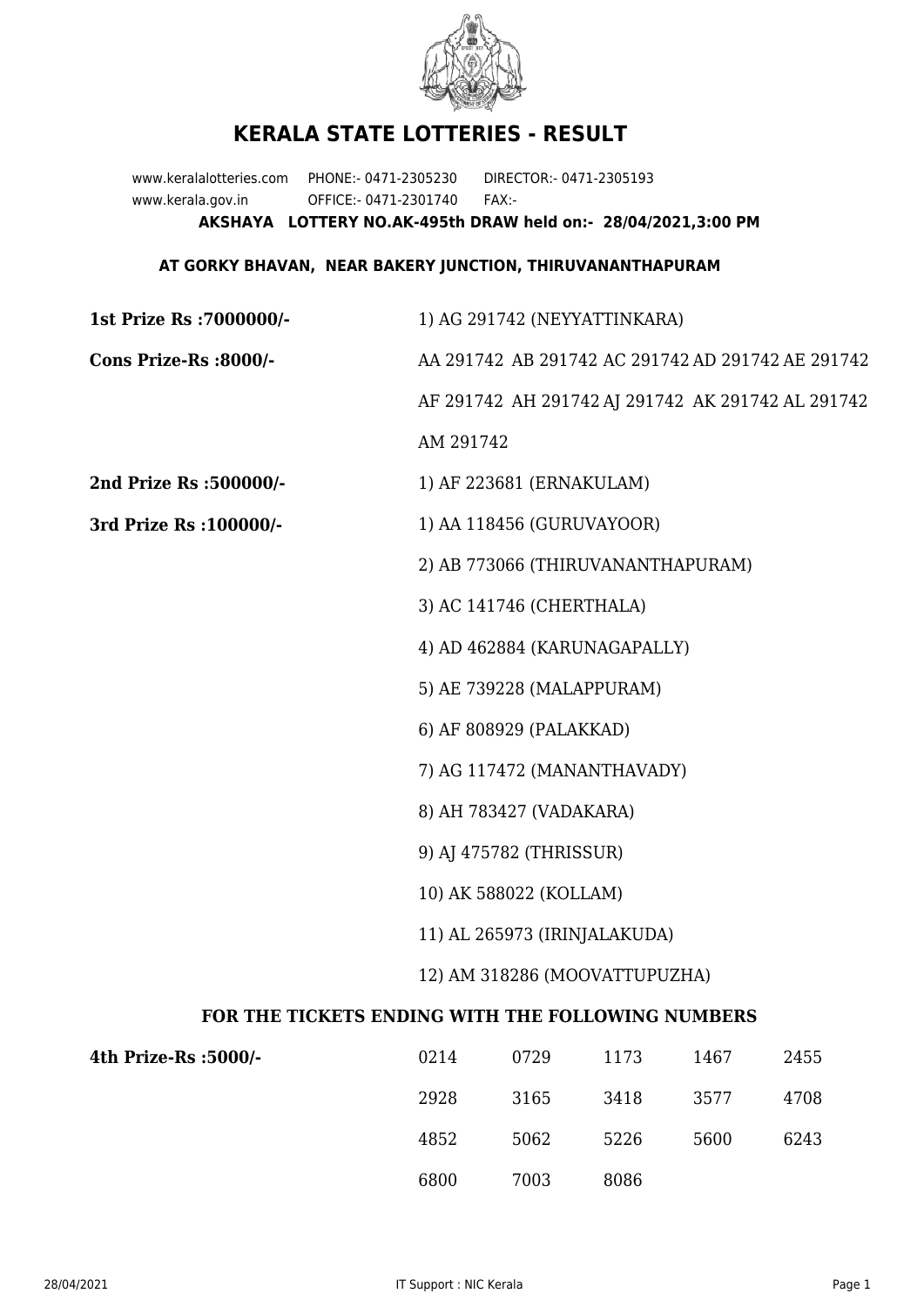| 5th Prize-Rs : 2000/- | 0565 | 1088 | 2592 | 6309 | 7495 |
|-----------------------|------|------|------|------|------|
|                       | 8174 | 8650 |      |      |      |
| 6th Prize-Rs : 1000/- | 1204 | 1495 | 2051 | 2212 | 2476 |
|                       | 2674 | 3205 | 3398 | 3979 | 4029 |
|                       | 5264 | 5607 | 5915 | 5946 | 6038 |
|                       | 6273 | 7072 | 7419 | 7960 | 8367 |
|                       | 8897 | 9255 | 9281 | 9317 | 9325 |
|                       | 9939 |      |      |      |      |
| 7th Prize-Rs : 500/-  | 0080 | 0083 | 0369 | 0559 | 0872 |
|                       | 0892 | 0938 | 1315 | 1410 | 1473 |
|                       | 1475 | 1519 | 1690 | 1955 | 2010 |
|                       | 2161 | 2615 | 2639 | 2722 | 2766 |
|                       | 2779 | 2796 | 3057 | 3079 | 3240 |
|                       | 3497 | 3648 | 3857 | 3993 | 4074 |
|                       | 4103 | 4127 | 4425 | 4573 | 4688 |
|                       | 4842 | 4964 | 5852 | 5937 | 6150 |
|                       | 6165 | 6520 | 6564 | 6630 | 6760 |
|                       | 6890 | 7449 | 7742 | 7785 | 7906 |
|                       | 7955 | 7998 | 8010 | 8054 | 8087 |
|                       | 8291 | 8611 | 8621 | 8625 | 8830 |
|                       | 8831 | 8860 | 9008 | 9017 | 9021 |
|                       | 9092 | 9133 | 9279 | 9338 | 9352 |
|                       | 9396 | 9767 |      |      |      |
| 8th Prize-Rs : 100/-  | 0365 | 0368 | 0549 | 0556 | 0605 |
|                       | 0633 | 0702 | 0755 | 0878 | 0893 |
|                       | 0951 | 1007 | 1052 | 1067 | 1165 |
|                       | 1224 | 1241 | 1252 | 1541 | 1800 |
|                       | 1868 | 1946 | 2006 | 2015 | 2164 |
|                       | 2210 | 2271 | 2339 | 2576 | 2704 |